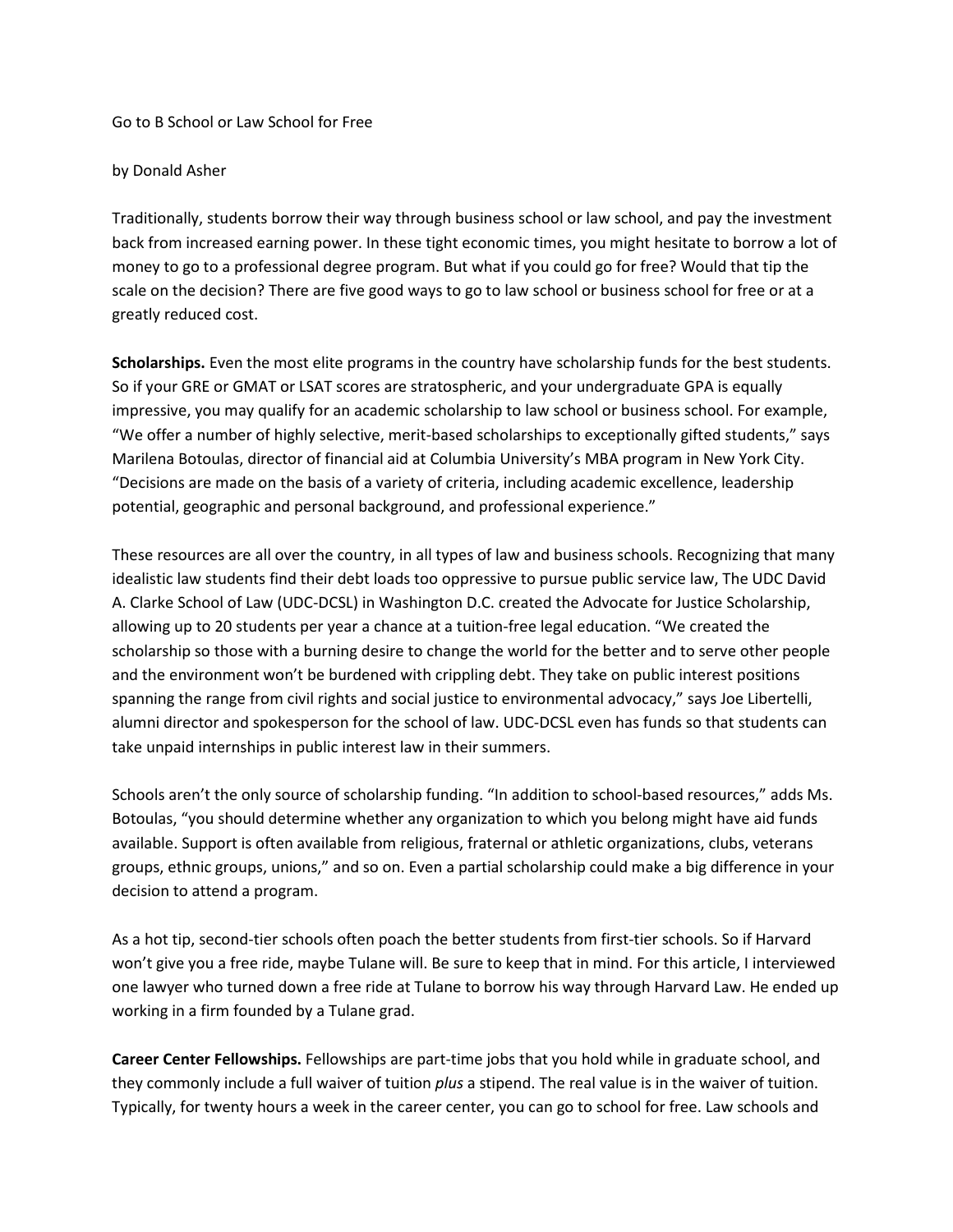business programs usually have dedicated career centers. They're looking for people with human resources, recruiting, and IT backgrounds, which means you don't have to have perfect grades and scores. Approach the placement office before you apply for instructions on how to qualify. Simply being eager to serve in this role can be a major part of the decision to award you the chance. Even in a small program, the placement office may have a dozen students earning a free ride.

**Admissions Office Fellowships.** Law schools and business programs also have dedicated admissions offices, and they need workers too. They're looking for people with a college admissions background, marketing experience, web design skills, or success in prior staffing and recruiting assignments. If you think this is attractive, approach the admissions office for advice on how to win this assignment. Again, perfect grades and scores are not required if you have the needed talents.

**Research Assistantships with Professors.** Many business professors and some law professors do research and publish academic articles. If you have matching interests, you may find yourself eligible for a research assistantship. Assistantships, like the fellowships mentioned above, typically include a waiver of tuition and a stipend. Hours and commitments vary, but this is a great way to get more out of your educational process anyway. If you are interested in a specific program, methodically research each professor's academic interests. Approach the professor directly and ask her how you can be considered for a research assistantship during your time in the program. This is also something you can do in the first semester of your graduate program, to improve funding for subsequent semesters.

**Employer-Paid Programs.** Full or partial tuition assistance is available from most employers. The higher up the food chain you are, the more likely your employer will assist you toward your academic goals. Some employers will pay for full-time, residential programs while you are on a leave of absence from your job, but more will pay for that night law school or weekend executive MBA program that you pursue while still employed. Contact your HR officer for information about this perk.

Finally, a couple of warnings: First, moonlighting is discouraged or forbidden by most full-time professional programs. Law school and B school involve intensive study, and teamwork that may be scheduled in the evenings or over weekends. The types of assistantships and fellowships mentioned above are integrated into your program. They're flexible, and they're directly related to your scholarly endeavors. But working your way through these programs with a night shift at the local drugstore could be very difficult for you, academically.

Second, don't let the current economy scare you away from your goals. "Applicants shouldn't get discouraged in their pursuit of financial aid," says Columbia Business School's Marilena Botoulas. "At this time, we are very confident in the availability of federal loans for domestic students…. Loans are also still available to international students with a U.S. cosigner. Applicants should call the various financial aid offices or visit their websites for detailed information."

BIO: Donald Asher is a nationally known speaker and writer on the topics of careers and higher education. He is the author of eleven books, including *Graduate Admissions Essays*, 3<sup>rd</sup> ed., Ten Speed